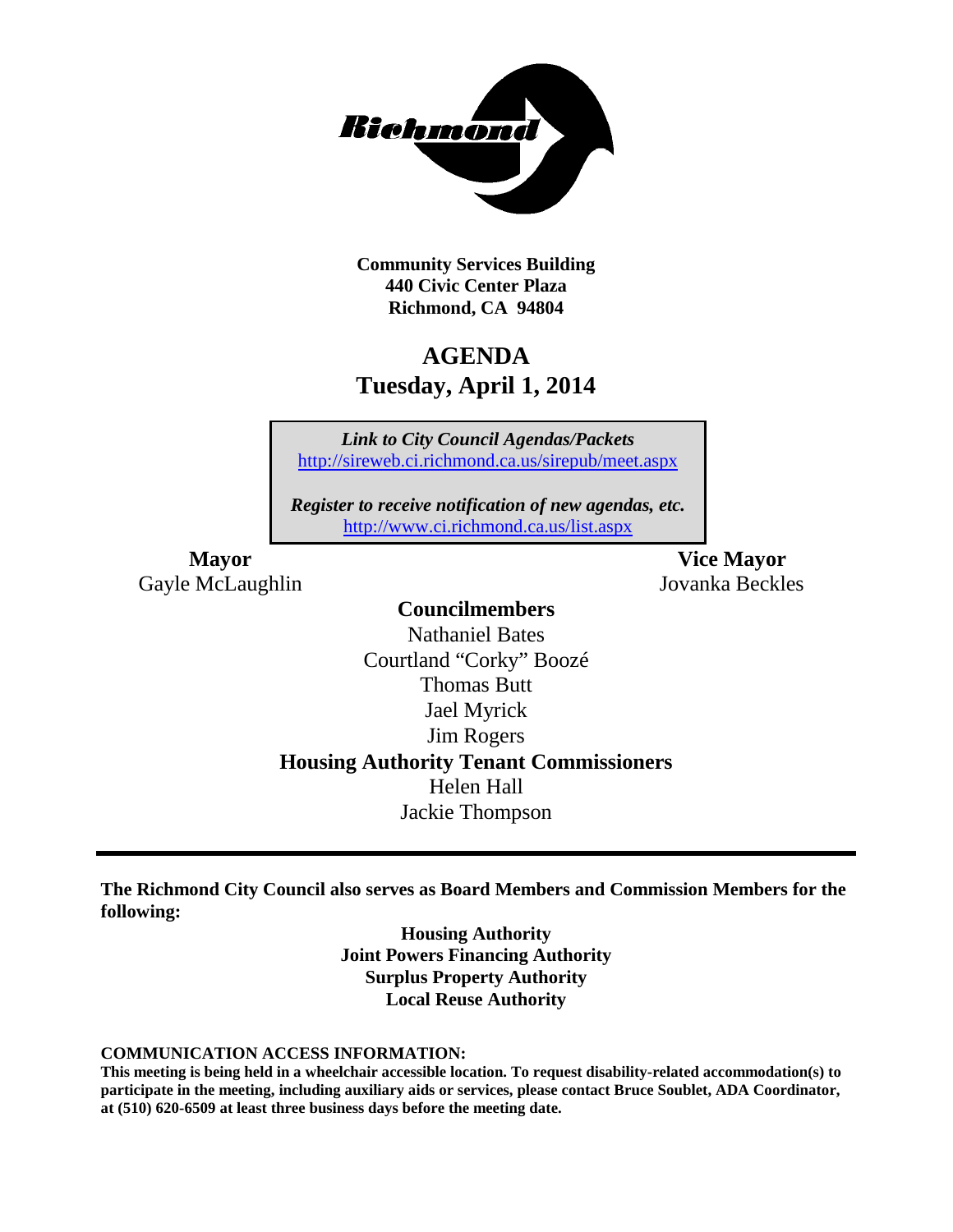# **MEETING PROCEDURES**

The City of Richmond encourages community participation at its City Council meetings and has established procedures that are intended to accommodate public input in a timely and time-sensitive way. As a courtesy to all members of the public who wish to participate in City Council meetings, please observe the following procedures:

**PUBLIC COMMENT ON AGENDA ITEMS:** Anyone who desires to address the City Council on items appearing on the agenda must complete and file a pink speaker's card with the City Clerk **prior** to the City Council's consideration of the item. Once the City Clerk has announced the item and discussion has commenced, no person shall be permitted to speak on the item other than those persons who have submitted their names to the City Clerk. Your name will be called when the item is announced for discussion. **Each speaker will be allowed TWO (2) MINUTES to address the City Council on NON-PUBLIC HEARING items listed on the agenda.**

**OPEN FORUM FOR PUBLIC COMMENT:** Individuals who would like to address the City Council on matters not listed on the agenda or on **Presentations, Proclamations and Commendations, Report from the City Attorney, or Reports of Officers** may do so under Open Forum. All speakers must complete and file a pink speaker's card with the City Clerk **prior** to the commencement of Open Forum. **The amount of time allotted to individual speakers shall be determined based on the number of persons requesting to speak during this item. The time allocation for each speaker will be as follows: 15 or fewer speakers, a maximum of 2 minutes; 16 to 24 speakers, a maximum of 1 and one-half minutes; and 25 or more speakers, a maximum of 1 minute.**

### **SPEAKERS ARE REQUESTED TO OCCUPY THE RESERVED SEATS IN THE FRONT ROW BEHIND THE SPEAKER'S PODIUM AS THEIR NAME IS ANNOUNCED BY THE CITY CLERK.**

**CONSENT CALENDAR:** Consent Calendar items are considered routine and will be enacted, approved or adopted by one motion unless a request for removal for discussion or explanation is received from the audience or the City Council. A member of the audience requesting to remove an item from the Consent Calendar must complete and file a speaker's card with the City Clerk **prior to the City Council's consideration of Agenda Review.** An item removed from the Consent Calendar may be placed anywhere on the agenda following the City Council's agenda review.

Any law enforcement officer on duty or whose service is commanded by the presiding officer shall be Sergeant-at-Arms of the Council meetings. He/she, or they, shall carry out all orders and instructions given by the presiding officer for the purpose of maintaining order and decorum at the Council meetings (City Council Rules of Procedure and Order Section III F, RMC Section 2.12.030).

**\*\*\*\*\*\*\*\*\*\*\*\*\*\*\*\*\*\*\*\*\*\*\*\*\*\*\*\*\*\*\*\*\*\*\*\*\*\*\*\*\*\*\*\*\*\*\*\*\*\*\*\*\*\*\*\*\*\***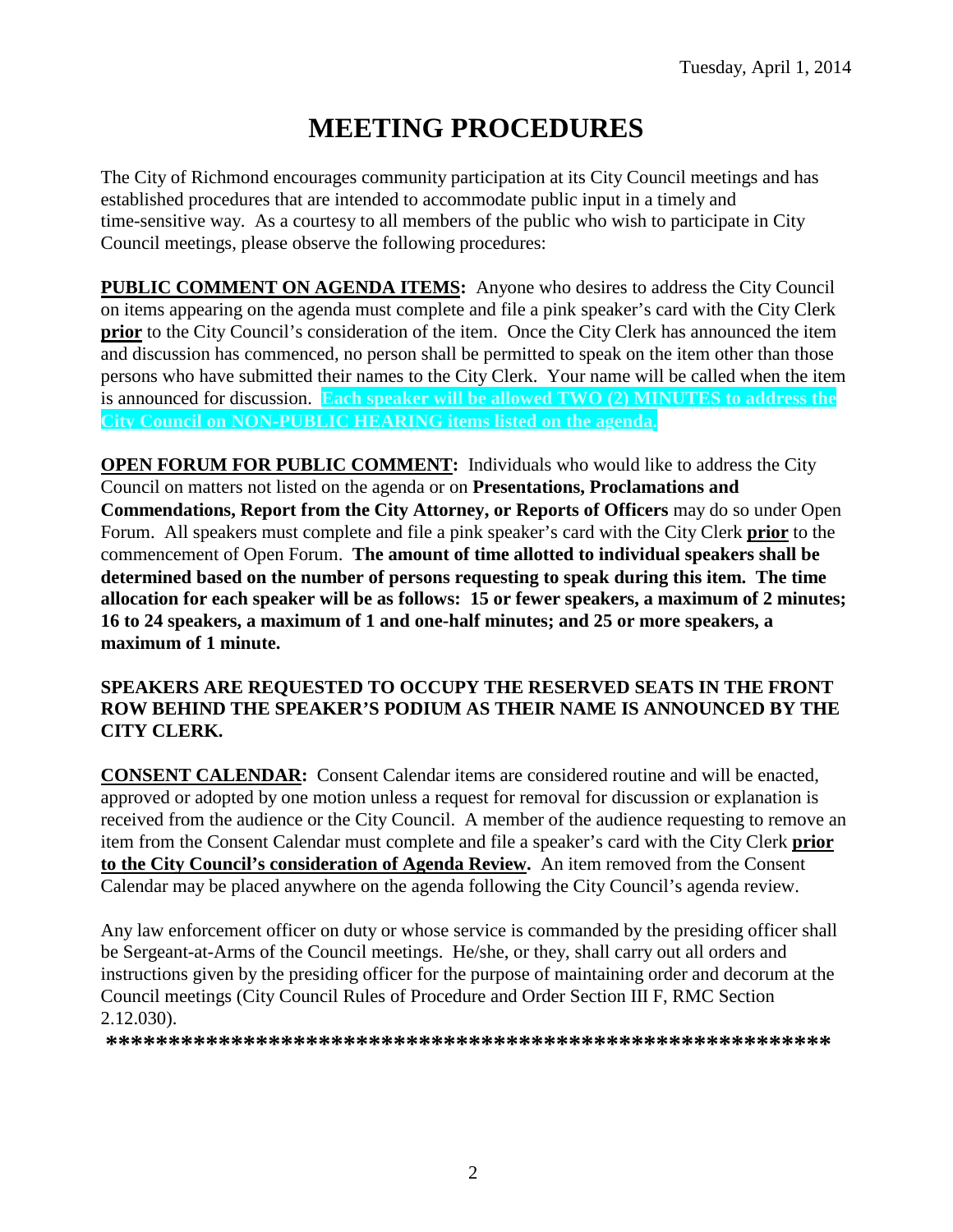## **OPEN SESSION TO HEAR PUBLIC COMMENT ON CLOSED SESSION ITEMS**

5:30 p.m.

- **A. ROLL CALL**
- **B. PUBLIC COMMENT**

### **C. ADJOURN TO CLOSED SESSION**

### **CLOSED SESSION**

Shimada Room of the Community Services Building

### **A. HOUSING AUTHORITY**

**A-1.** CONFERENCE WITH LEGAL COUNSEL - EXISTING LITIGATION (Subdivision [a] of Government Code Section 54956.9):

Richmond Housing Authority vs. Jackie Thompson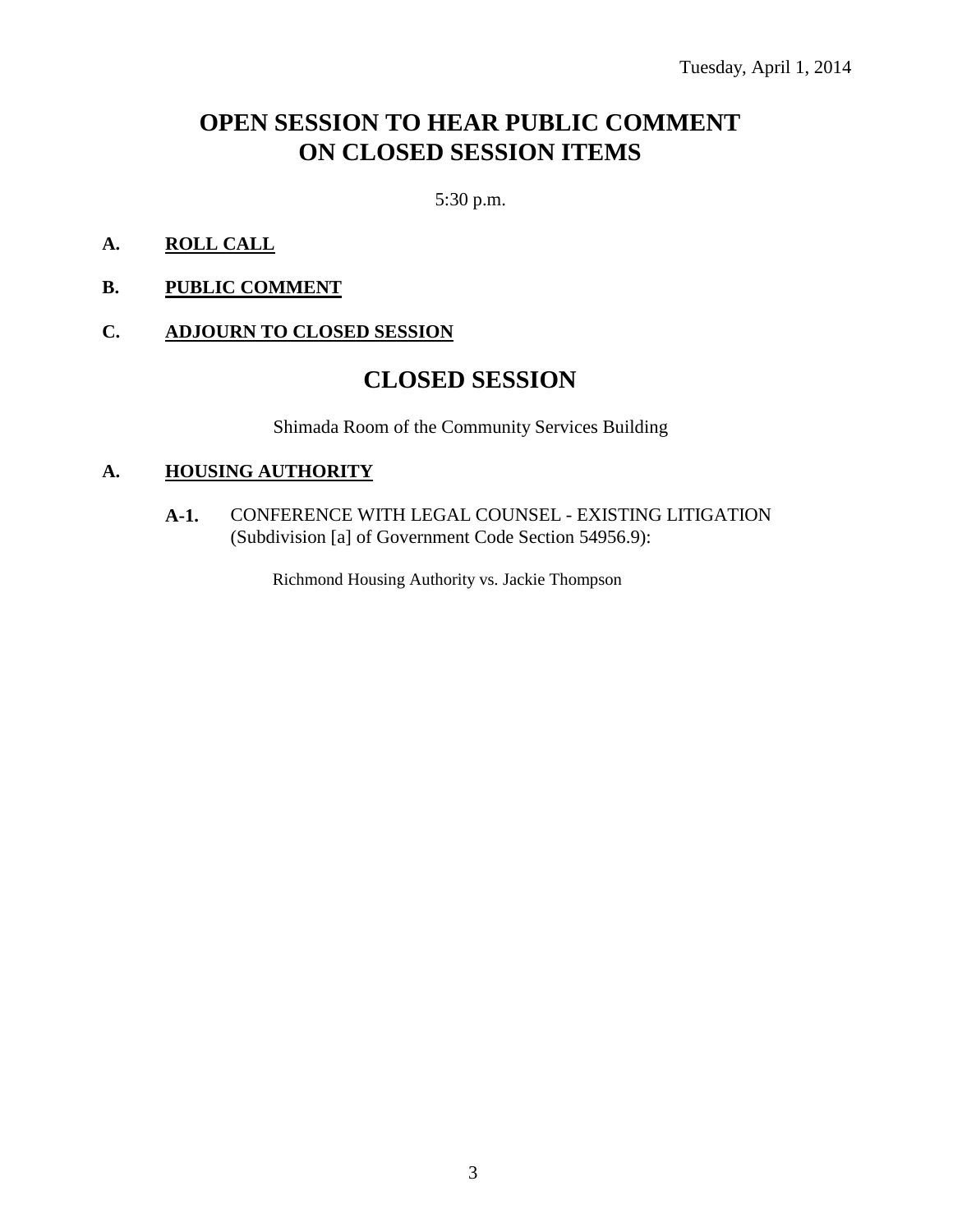### **SPECIAL MEETING OF THE RICHMOND HOUSING AUTHORITY**

6:00 p.m.

- **A. PLEDGE TO THE FLAG**
- **B. ROLL CALL**
- **C. STATEMENT OF CONFLICT OF INTEREST**
- **D. AGENDA REVIEW**

### **E. HOUSING AUTHORITY CONSENT CALENDAR**

**E-1.** APPROVE the minutes of the March 4, 2014, Housing Authority Meeting - City Clerk's Office (Diane Holmes 620-6513).

### **F. HOUSING AUTHORITY AS A WHOLE**

**F-1.** ADOPT a resolution reauthorizing the Authority's Executive Director to submit an Inventory Removal Application to the U.S. Department of Housing and Urban Development for the Hacienda Public Housing Development and authorizing the Executive Director to initiate the relocation process in compliance with state relocation law (Title 25 California Code of Regulations Section 6000 and following) and applicable federal relocation law - Richmond Housing Authority (Tim Jones 621-1310).

### **G. ADJOURNMENT**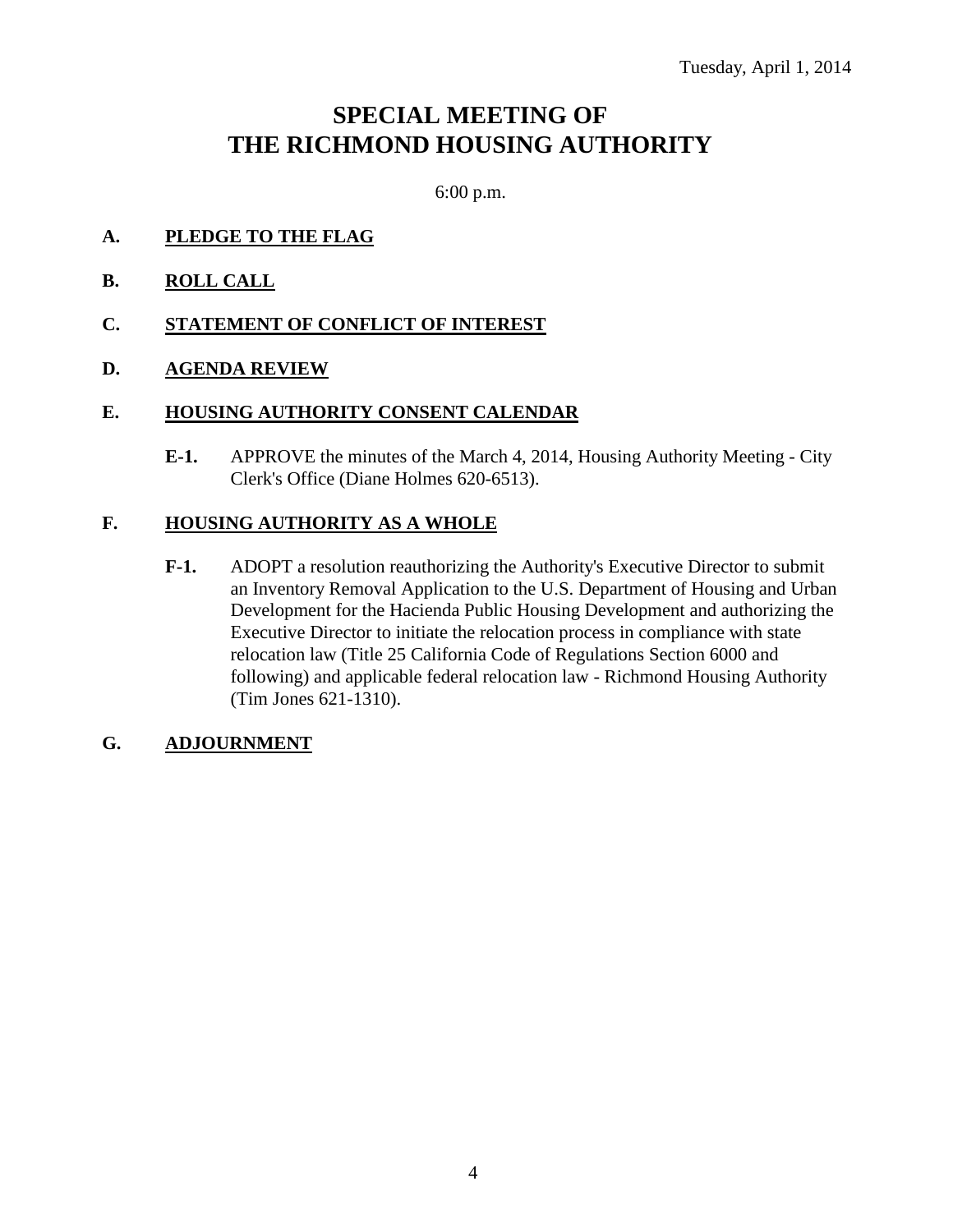## **REGULAR MEETING OF THE RICHMOND CITY COUNCIL**

6:30 p.m.

### **A. ROLL CALL**

### **B. STATEMENT OF CONFLICT OF INTEREST**

### **C. AGENDA REVIEW**

### **D. REPORT FROM THE CITY ATTORNEY OF FINAL DECISIONS MADE AND NON-CONFIDENTIAL DISCUSSIONS HELD DURING CLOSED SESSION**

### **E. OPEN FORUM FOR PUBLIC COMMENT**

### **F. CITY COUNCIL CONSENT CALENDAR**

- **F-1.** ADOPT an ordinance (second reading) establishing the wages, salary, and compensation for the new classification of Crime Scene Technician (Salary Range No. 42A: \$4,454 - \$5,254/month) - Human Resources Management (Lisa Stephenson 620-6600).
- **F-2.** ADOPT a resolution authorizing the city manager or designee to negotiate and execute an agreement and any amendments related to a State Coastal Conservancy Grant of \$500,000 awarded to the City of Richmond for the Miraflores Sustainable Community Greenbelt Project - Housing and Community Development (Patrick Lynch 307-8140).
- **F-3.** INTRODUCE an ordinance (first reading) to establish the wages, salaries, and compensation for the classifications in the Exempt and Confidential Management unit, and repealing Ordinance No. 21-05 N.S. - Human Resources Management Department (Lisa Stephenson 620-6600).
- **F-4.** INTRODUCE an ordinance (first reading) to establish the wages, salaries, and compensation for the classifications represented by the Richmond Fire Management Association (RFMA) in the City's classified service - Human Resources Management Department (Lisa Stephenson 620-6600).
- **F-5.** ADOPT an ordinance (second reading) increasing the minimum wage in the City of Richmond to \$12.30 an hour by 2017 - Mayor McLaughlin (620-6503), Vice Mayor Beckles (620-6568), and Councilmember Myrick (620-6636).
- **F-6.** ADOPT an ordinance (second reading) establishing Health in All Policies as a strategy for improving health and health equity for the City - City Manager's Office (Bill Lindsay 620-6512).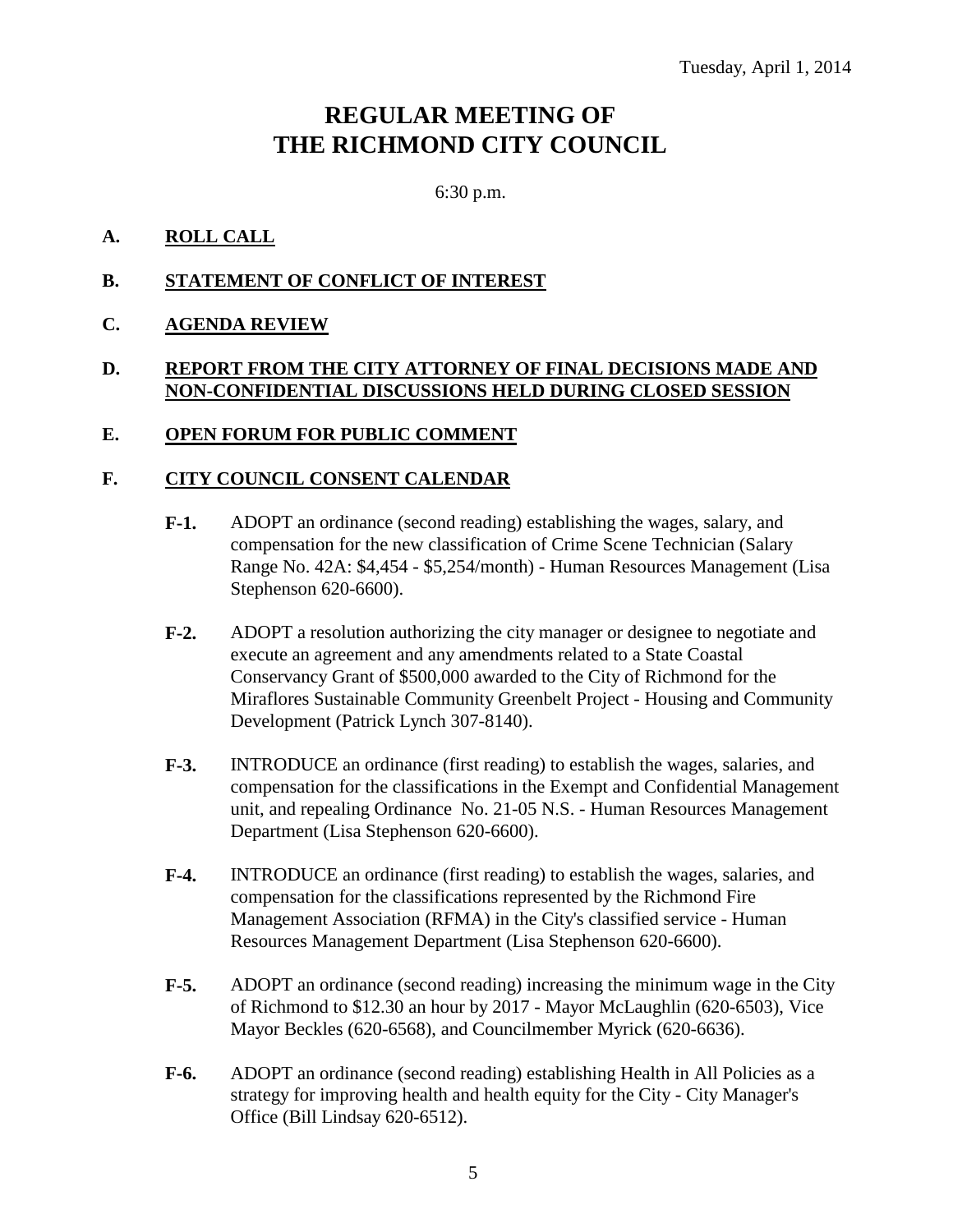- **F-7.** ADOPT an ordinance (second reading) amending the contract between the California Public Employee's Retirement System and the Richmond City Council for employees sharing additional costs of one percent for classic local safety members in the Richmond Fire Management Association (RFMA), the Richmond Police Officers' Association (RPOA) and the International Association of Firefighters Local 188 (Local 188) - Human Resources Management Department (Lisa Stephenson 620-6600).
- **F-8.** APPROVE the minutes of the special January 28, 2014, and regular March 4, 2014, City Council Meetings - City Clerk's Office (Diane Holmes 620-6514).

### **G. PUBLIC HEARINGS - NOT EARLIER THAN 7:00 P.M.**

**G-1.** RECEIVE testimony regarding the proposed 2014-2015 Annual Consolidated Action Plan and to complement the Community Development Commission public hearing of January 24, 2014, and its public meeting of February 24, 2014; and adopt a resolution approving the 2014-2015 Annual Consolidated Action Plan which directs staff to submit the Annual Consolidated Plan to HUD by May 1, 2014, and to enter into listed contracts - Housing and Community Development (Patrick Lynch 307-8140).

### **H. RESOLUTIONS - NOT EARLIER THAN 7:15 P.M.**

- **H-1.** ADOPT a resolution amending the City Council Rules of Procedures and Order to address disruptive behavior during City Council meetings - Councilmember Butt (236-7435).
- **H-2.** (1) ADOPT a resolution to refer to the Planning Commission Consideration of Revocation for an electronic sign at Pacific East Mall, and (2) DIRECT the Planning Commission to conduct a revocation hearing for the previous approval of the electronic billboard LED sign at Pacific East Mall - Councilmember Butt (236-7435).

### **I. COUNCIL AS A WHOLE - NOT EARLIER THAN 8:00 P.M.**

- **I-1.** DISCUSS and provide direction to staff regarding the amount of funding Holland and Knight obtained for the City of Richmond during the term of their contract - Councilmember Boozé (620-6593). **This item was continued from the February 4 and 18, 2014, and March 4 and 18, 2014, meetings.**
- **I-2.** APPROVE a budget for a City of Richmond Youth Council in the amount of \$250,000 over five years beginning in Fiscal Year 2014-15 to provide for meaningful resources for a viable way for Richmond's youth to participate formally in regard to issues and concerns of the City of Richmond - Mayor McLaughlin (620-6503). **This item was continued from the March 4 and 18, 2014, meeting.**